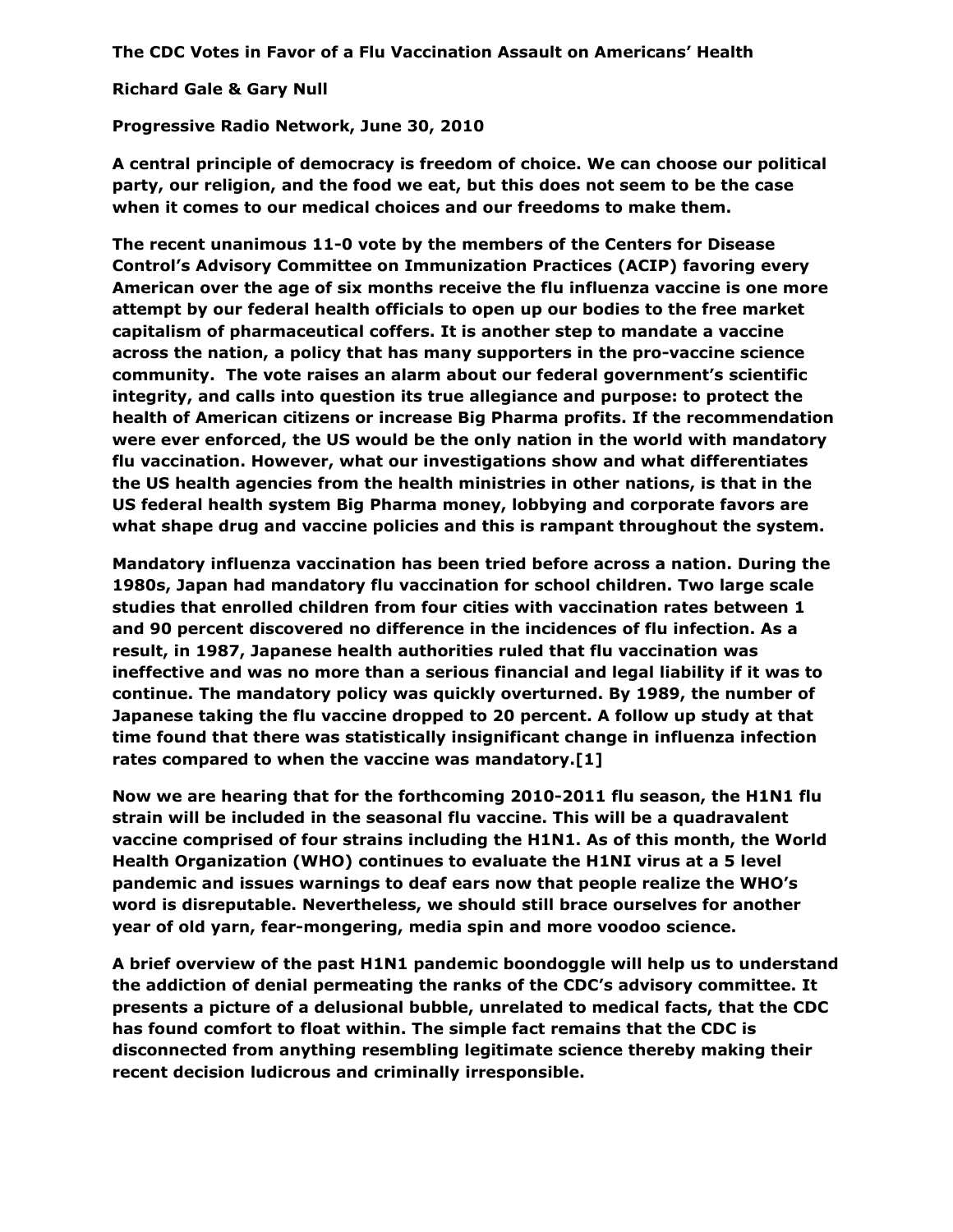**The CDC's predictions of particular strains during past flu seasons has never been especially accurate. In fact, often it has been extraordinarily dismal. The previous swine flu prediction in 1976 resulted in only one swine flu death but hundreds of people suffering permanent disabilities, including death, from the vaccine. For the 1992-1993 flu season, the prediction made for the virus used in the vaccine was off by 84 percent. For the 1994-1995 season, it was off by 43 percent for the primary strain targeted and off 87 percent and 76 percent for the other two strains. The Laboratory Center for Disease Control's study comparing vaccine strains with the strains appearing during the 1997-1998 season found the match off by 84 percent. One would achieve a greater accuracy rate by simply flipping a coin.**

**An article published in the prestigious** *British Medical Journal* **in 2005, "Are US Flu Death Figures More PR Than Science" is apropos for addressing the wildly inflated figures by the WHO and CDC to present their case for mass vaccination measures. The article begins, "US data on influenza deaths are a mess." The study reviews the CDC's own statistical data and finds numerous inconsistencies and incompatibilities between "official estimates and national vital statistics data." Although the government's predictions never came close to the "dire outcomes" stated by our health officials, the CDC's own communication strategy was marked by high levels of fear.[2]**

**The US government's assessment of the past H1N1 scare is another example of flawed science and incompetence. In last August's issue of** *USA Today***, the White House's Council of Advisors on Science and Technology, which receives its recommendations from the CDC, warned us that the H1N1 would kill between 30- 90,000 American citizens. At the same time, the CDC was predicting 2 million people would be infected and as high as 40 percent of the entire population. The WHO, which sleeps in the same bed with the CDC in their shared complexes in Atlanta, was screaming figures of 7.5 million deaths worldwide. Consequently, the FDA fast-tracked swine flu vaccines manufactured by 5 different drug makers, none which met reliable standards of viable clinical testing and data to determine their efficacy and safety. And pregnant women, young children and the elderly were primary targets—those also most susceptible to serious vaccine adverse reactions. Over \$1.6 billion tax dollars went to Big Pharma on orders of 229 million doses, of which only 90 million were actually administered and the remaining 71 million left to decompose on shelves or dump off on poorer nations out of the graciousness of the American philanthropic spirit.** 

**However, as we witnessed in 2009 and the early months of 2010, people woke up to the false alarm of a swine flu pandemic. Often intuition is better suited to sniff out a hoax and scandal than the pseudo-science our federal health officials give obeisance to behind closed door conference rooms. And in the case of the socalled H1N1 pandemic, intuition proved correct. Our health agencies' warnings and numbers propagandized over mainstream media simply did not add up and have been consistently found to be contrary to more medically reliable and unbiased facts generated by independent sources without ties to the private vaccine manufacturers.** 

**Whenever the CDC, the FDA and the US Department of Health and Human Services post figures, it is a prudent rule of thumb to be suspicious and investigate their accuracy. The fact of the matter is that the CDC is completely clueless about this past season's flu infection rate and the number of deaths due to the H1N1 strain. Let us explain why.**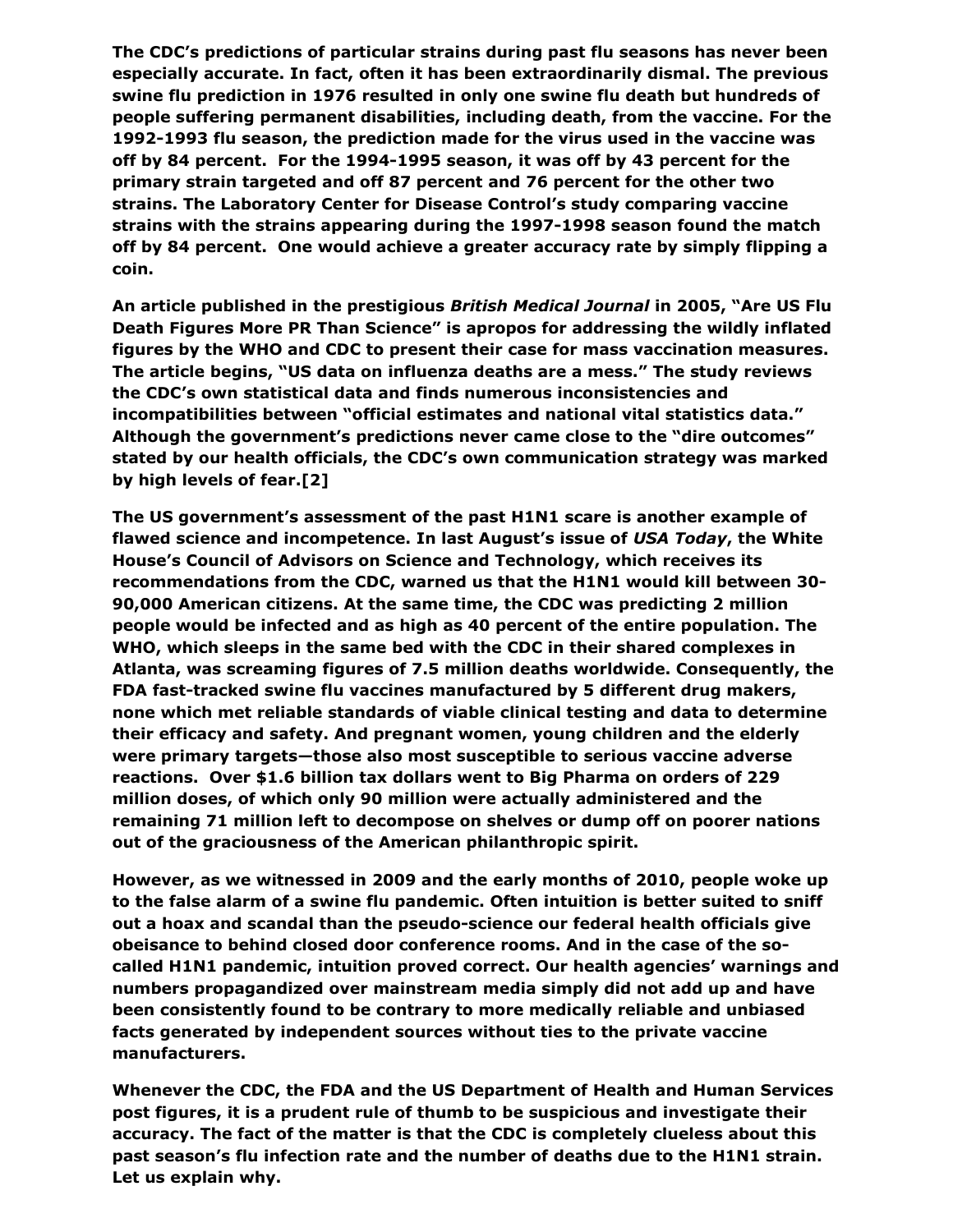**Immediately following the WHO's decision in May 2009 to cease laboratory testing of samples to determine the actual biological cause of infectious cases with influenza-like symptoms, the US followed suit. Therefore, no matter what they tell you, no matter what Dr. Gupta and other tools of the media and establishment have to say, no proper testing was performed. Only PCR technology can determine the actual subset of a Type A flu strain, such as H1N1. But PCR diagnosis was not routinely performed in order to monitor and track rates and the spread of infection. By its own admission, a CDC report found that rapid influenza kits used in hospitals and clinics were wrong as much as nine out of ten times, and on average between 40-69 percent. The CDC determined that the instant tests are "not highly worthwhile for diagnosing H1N1 infections."** 

**So why would any organization responsible for the tracking of an infectious disease believed to be a global health threat, potentially threatening the lives of millions of people, make such a decision to not carefully monitor flu infections is beyond comprehension, unless it knowingly determined, with malice of forethought, that the H1N1 strain was mild and not a national danger. And many independent experts in infectious diseases had been stating this throughout the season but our health agencies preferred to ignore their warnings.**

**Yet it is the reported death rates due to H1N1 infection that seriously call the CDC's integrity into question. According to the CDC reports, anywhere between 8,870 and 18,300 Americans died from swine flu. For the sake of simplicity, the health feds conveniently circulate the figure of 12,000 deaths.** 

**Projections in the UK were equally off the mark. The British Ministry of Health was expecting 65,000 deaths, but reported only 500 towards the season's end. British citizens, however, were better informed of the scandalous hoax and of the 110 million vaccine doses purchased, under contracts amounting to over \$864 million to the drug makers (not including national preparatory measures bringing the total to over \$1 billion for a small population), only 6 million Brits, approximately 10 percent, were vaccinated.** 

**What figures does the World Health Organization report for the number of worldwide swine flu deaths? 18,036. That is correct, not millions. That is only 5 percent of the global figure for deaths associated with the regular seasonal flu. I don't need an advanced degree to notice a grave discrepancy here, unless we are to believe that the H1N1 virus was on autopilot to target victims with American birth certificates or citizenship. But the reasons for the CDC's erroneous numbers are quite easy to understand.** 

**First, as mentioned, the CDC did not monitor the swine flu with any precision and accuracy. Our officials don't have, and never had, the data to make any accurate determination.**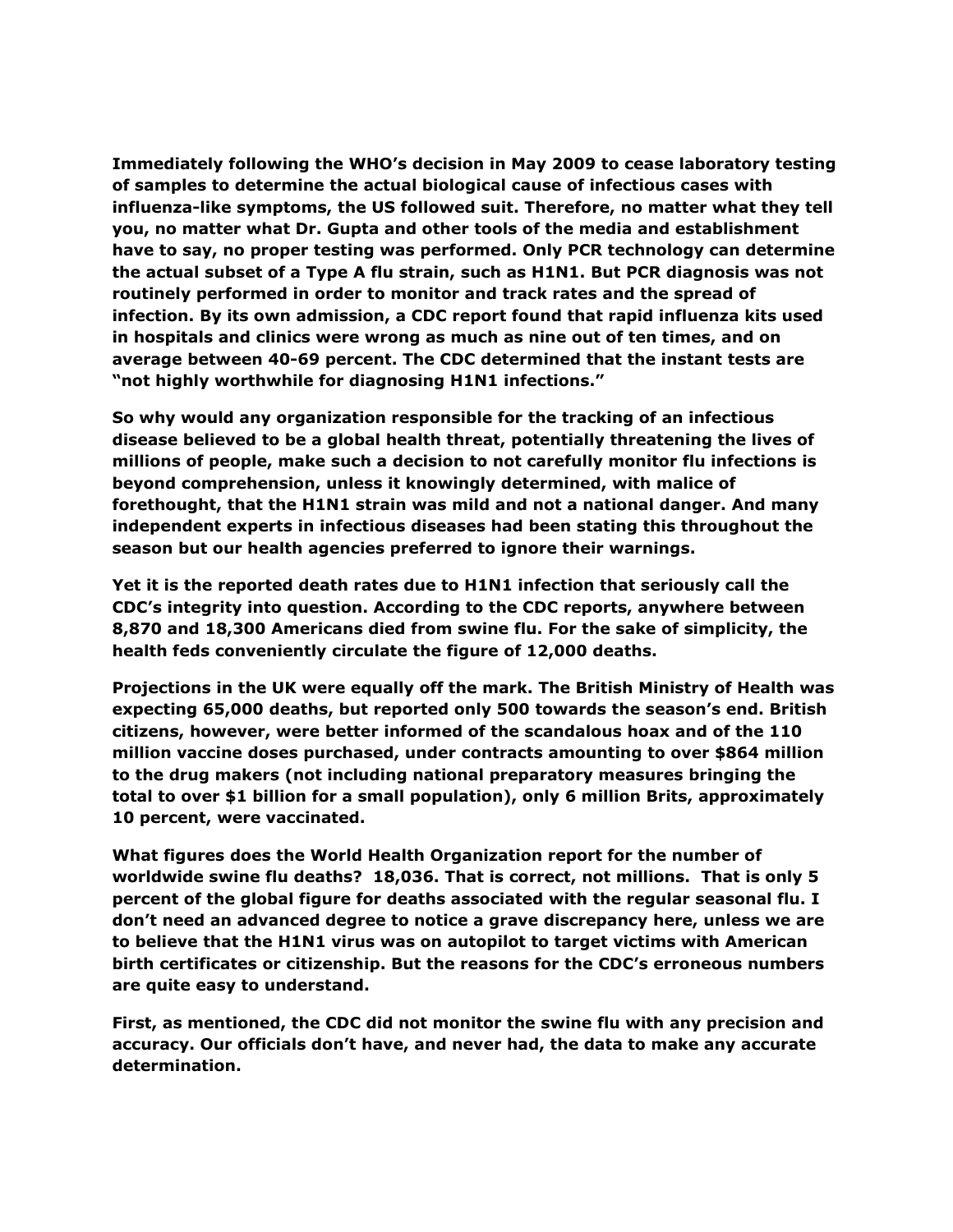**Second, the CDC does not distinguish between deaths caused by an influenza virus and deaths due to pneumonia. The two are lumped together in their mortality statistics and pneumonia-related deaths are reported as having an initial influenza cause. For example, if we take the combined figure of flu and pneumonia deaths for the flu period of 2001, and spin the figures, we are left believing that 62,034 people died from influenza. The actual figures are 61,777 died from pneumonia and only 257 from flu. Even more amazing, in those 257 cases, only 18 were scientifically identified as positive for the flu virus. These are the CDC's own figures. But does the New York Times, Boston Globe, Washington Post and all the others report this? No. Do any of the puppets that mumble on television, with access to official sources and data, actually do their homework? No. A separate study conducted by the National Center for Health Statistics for the flu periods between 1979 and 2002 reveals that the actual range of annual flu deaths were between 257 and 3006, for an average of 1,348 per year.[3] This is a far cry from the 36,000 annual flu deaths still found on the CDC's website and vomited by the major media.**

**And here is the catch. If we apply the same criteria to determine the actual number of swine flu related deaths in 2009-2010, serious vaccine adverse effects, besides the hundreds of reported miscarriages, would far outweigh deaths and injury due to the virus.**

**Third, there are over 150 different viruses during any given flu season that can cause flu-like symptoms, such as adenovirus, parainfluenza, bocavirus, etc. Very few of these are ever tested. For example, in Canada where actual infection rates are more carefully monitored, during the 2004-2005 flu season, the Canada Communicable Disease Report showed that of the 68,849 laboratory tests performed for influenza, only 14.9% tested positive for a flu virus. The remaining 85.1% specimens were a result of other pathogens impervious to flu vaccines.[4] For the following 2005-2006 season, Health Canada received 68,439 tests for influenza like infections. Of these, only 6,580, or 10.4% confirmed positive for influenza. The rest, 89.6%, were other pathogens.[5] So no vaccine would have benefitted or protected those almost 90 percent in Canadians.** 

**In the US, however, the CDC relies upon an esoteric witch's brew of figures based upon various mathematical algorithms and speculative projections with no sound basis in reality. On one CDC site we find evidence of their flawed methodology: "Statistical modeling was used to estimate how many flu-related deaths occurred among people whose underlying cause of death on their death certificate was listed as a respiratory and circulatory disease."[6] This is clearly an indication of policy turned dogmatic with utterly disregard for sound scientific evidence. It is all business as usual, negligent disregard for scientific reason, and full speed ahead.**

**And while the brilliant minds in the CDC decide to expose all Americans to the adverse risks of influenza vaccination— Guillain-Barre Syndrome, schizophrenia, neurological disorders, miscarriages, polyneuritis, encephalitis, multiple sclerosis, intense headaches suggestive or meningeal or brain irritation, aphasia (loss of speech), bronchopneumonia, sexual impotence, angor pectoris, anaphylactic reactions and death[7]—we should not lose sight of what is unfolding across the**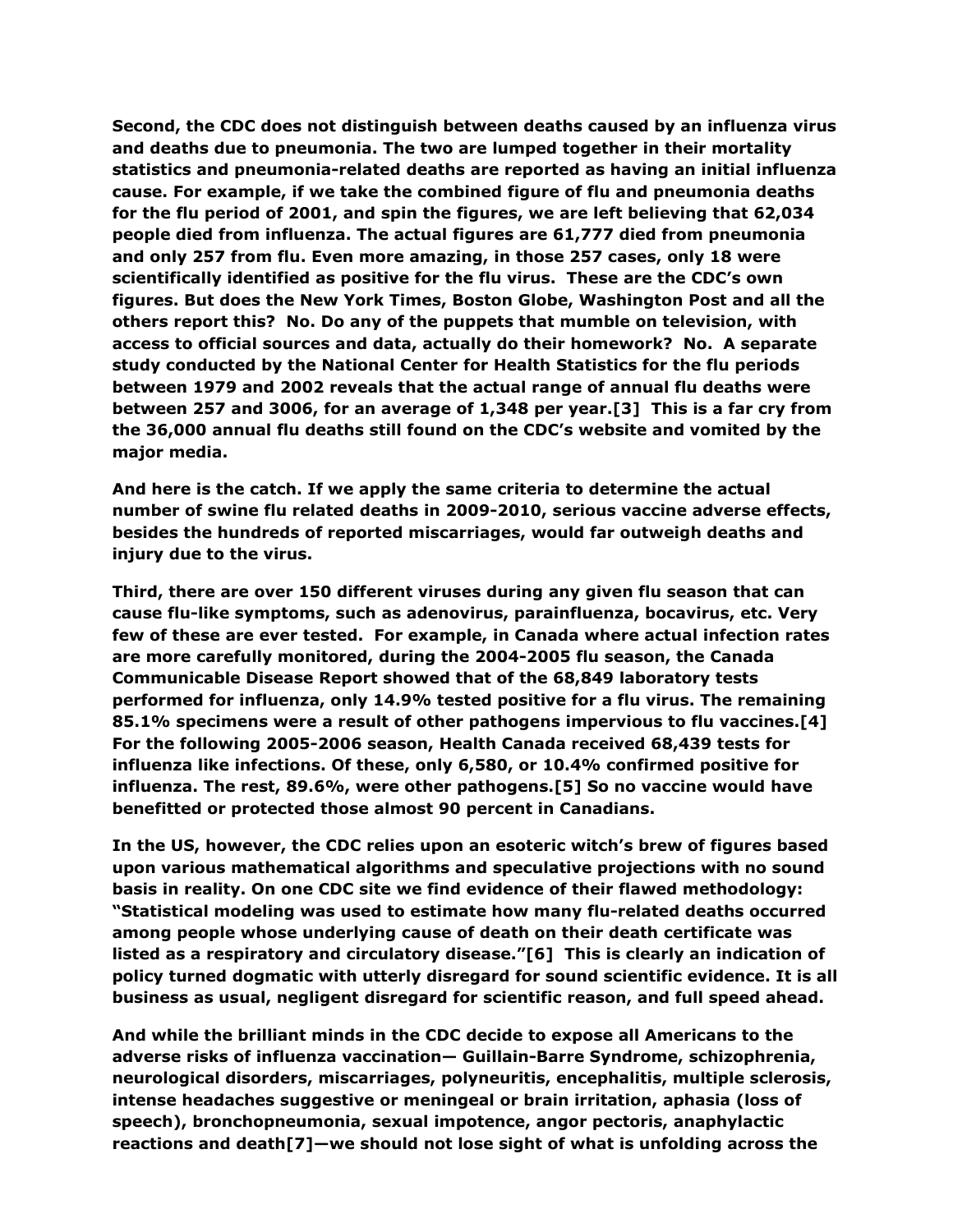**great pond in the European Union's investigations into the CDC's favorite bed partner—the WHO, an utterly corrupt organization at every level.**

**Two reports recently published have indicted the WHO for serious malfeasance and conflict in interests behind the fabrication and propagation of the 2009-2010 H1N1 swine flu pandemic and has been called a "momentous error" in global health oversight. The people at the WHO had as much accuracy in their predictions as the Bush administration did with WMDs in Iraq.** 

**The** *British Medical Journal* **printed a research paper by its Features Editor, Deborah Cohen, and Philip Carter from the Bureau of Investigative Journalism in London, charging the largest global health organization with exaggerating the HI1N1 flu and being steered in their decisions and fraudulent fear campaign by the pharmaceutical industrial complex. According to the authors, "credibility of the WHO and the trust in the global public health system" has been damaged.** 

**A second devastating preliminary report released by the Health Committee of the Parliamentary Assembly of the Council of Europe (CE) found gross negligence and lack of transparency in the WHO's handling of the swine flu scare. Throughout the WHO's key advisory committees, particularly a secretive group known as the "emergency committee", which steered the WHO's assessment and predictions of the spread of H1N1 flu virus and advised them to announce a level 6 pandemic, were scientists entrenched in the morass of private vaccine and drug interests, particularly GlaxoSmithKline (H1N1 vaccine and Relenza anti-viral drug maker) and Tamiflu maker Roche AG. Even worse, the WHO never publicly disclosed widespread conflict of interests. Paul Flynn, the rapporteur for the CE's report stated, "the tentacles of drug company influence are in all levels of the decisionmaking process," and "they vastly over-rated the danger on bad science." Following a lengthy investigation, a preliminary report, which still awaits a final version next month, states the result of the WHO's negligence in proper oversight resulted in the "waste of large sums of public money and unjustified scares and fears about the health risks faced by the European public"**

**The WHO continues to withhold the names of the 16 members sitting on its secret "emergency committee." However, this week, two of the members resigned, notably Dr. John MacKenzie from Curtin University in Australia, who was the WHO advisor who first urged the organization to call a pandemic and is well known to be entangled in financial interests and investments with the pharmaceutical cartel.**

**So far the CDC has weathered the WHO controversy in Europe unscathed. A fundamental oversight in the CE's investigation and hearings has been solely targeting the WHO. It ignores the role of government health agencies' complicity in promulgating the H1N1 hoax and the flushing away of billions of dollars into the drug industry, especially during an economic downturn and recession. As we witness the WHO's indifference and denial of wrongdoing crumble, the question remains over whether or not the CDC was complicit in the propagandizing of the astronomically expensive H1N1 hoax.**

**Of course, the vaccine industry doesn't give a damn about the investigations. Their vaccines, anti-viral drugs, and oligarchic rule over the medical caste system make them immune to independent international scrutiny. And we can be assured none of the lap dogs at the** *New York Times,* **MSNBC and other major media would expose their crimes. In the shadow of this medical charade, the drug makers are**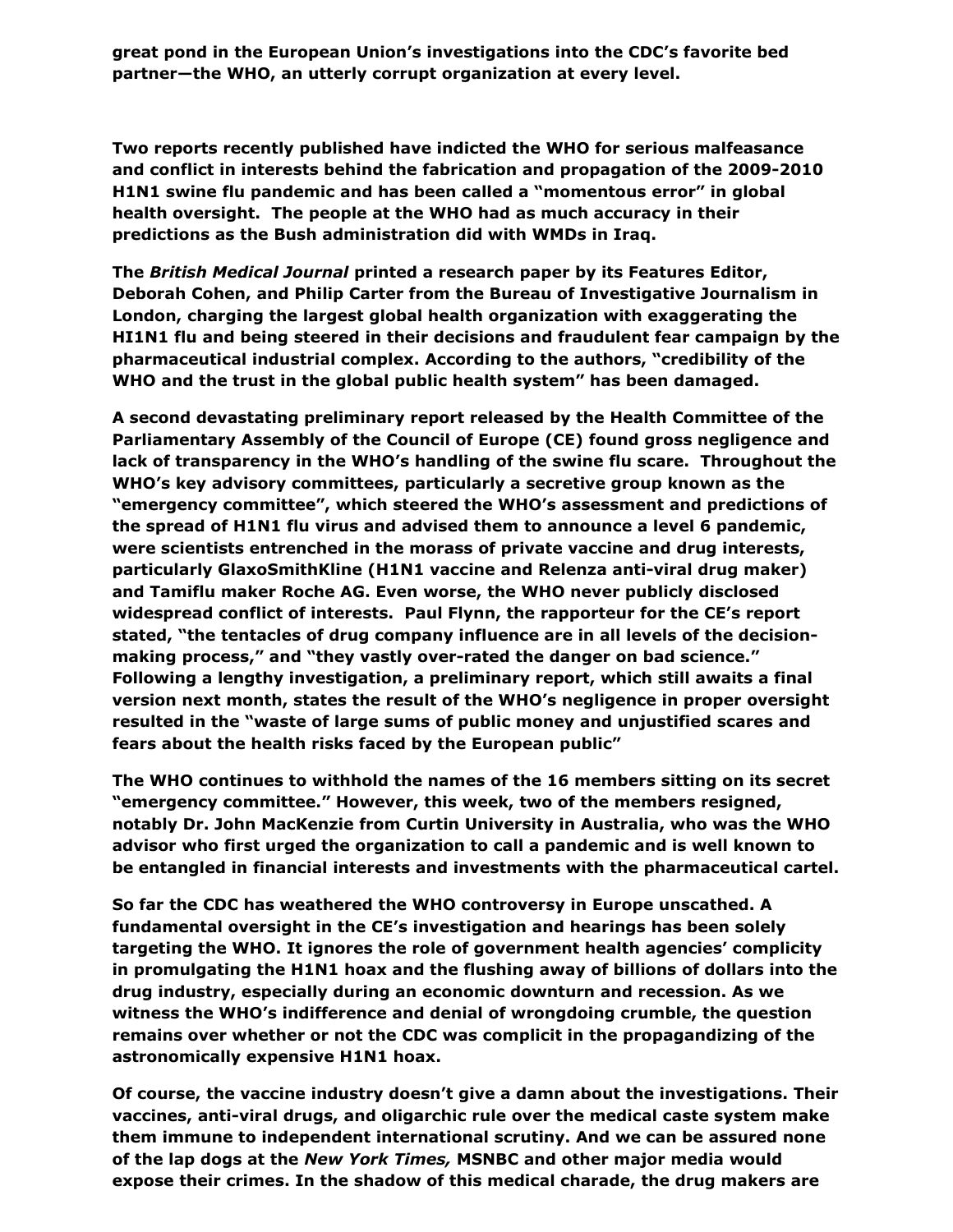**laughing their way to the banks. No Big Pharma executive is sitting before investigative committees to give an accounting of corporations' role in the pandemic debacle. Instead, after scoring over \$6 billion (Associated Press, May 19, 2010 ) it is again business as usual and another flu season ahead to further increase revenues.** 

**Similar to the WHO, the CDC's Advisory Committee on Vaccination and Practice, which voted in favor of a flu vaccine-for-all policy, is equally stacked with individuals entrenched in financial ties with the vaccine and drug makers. The Committee's Chair, Dr. Carol Baker from Baylor University, has consistently received research and educational grants and private donations from Big Pharma. She is also on the Board of Directors of the National Foundation of Infectious Diseases, a consulting body of scientists frequently wined and dined and provided perks by the pharmaceutical industrial complex. Another Baylor University committee member, Dr. Wendy Keitel, received clinical trial support from Novartis, the maker of the H1N1 vaccine most widely distributed in the US. Dr. Janet Englund at the Children's University Medical Group in Seattle received financial support for clinical trials favoring vaccines made by Medimmune (the nasal flu vaccine), Novartis, and Sanofi Pasteur. Dr. Cody Meissner received Big Pharma support through Tufts University for his supporting clinical trials for Medimmune's RSV vaccine and for participation in Wyeth's streptococcus vaccine for children, Prevnar.**

**To put this into greater perspective, since the FDA relies on industry-funded clinical trials and subsequent data to approve vaccines and drugs, there also appeared in the news this month a critical finding from the German Institute for Quality and Efficacy in Health Care, published in the peer-reviewed journal** *Trials***. The study investigated 90 approved drugs in the US (and let us make no mistake, vaccines are drugs! In fact, the flu vaccine is listed as a Category C drug; which means there are no adequate safety studies to determine whether flu vaccination adversely affects pregnant mothers and their fetuses.) and discovered that 60 percent of the 900 papers were unpublished and some were concealed from the federal regulatory agencies. Forty to sixty percent omitted clinical details or changed their final analysis. Among the pharmaceutical industry studies alone, 94 percent were unpublished, and 86 percent of the university studies sponsored by drug makers remained unpublished.** 

**What does this tell us? If they were positive results, the drug companies would without hesitation publish their findings; but if the clinical studies' results contradict their expectations negatively, thereby delaying and preventing regulatory approval and licensure of a product, then there is no incentive for their release. And they are under no regulatory obligation to publish or produce them. Hence the American public is denied approximately 90 percent of the actual clinical data performed on any given drug or vaccine. The German study concludes that drug makers intentionally "conceal unfavorable results or results that do not fulfill one's expectations." Therefore, the vaccine and drug makers are permitted to conduct their nefarious, quack science behind closed doors with full participation and cooperation from the WHO, CDC and FDA. Of course, the CDC and FDA condone this behavior because they are completely subservient to the power and wealth of the pharmaceutical industry.** 

**The recent CDC vote continues a tradition of denial over independent studies and reports warning of the over-exaggerated alarm and the dangers of pushing**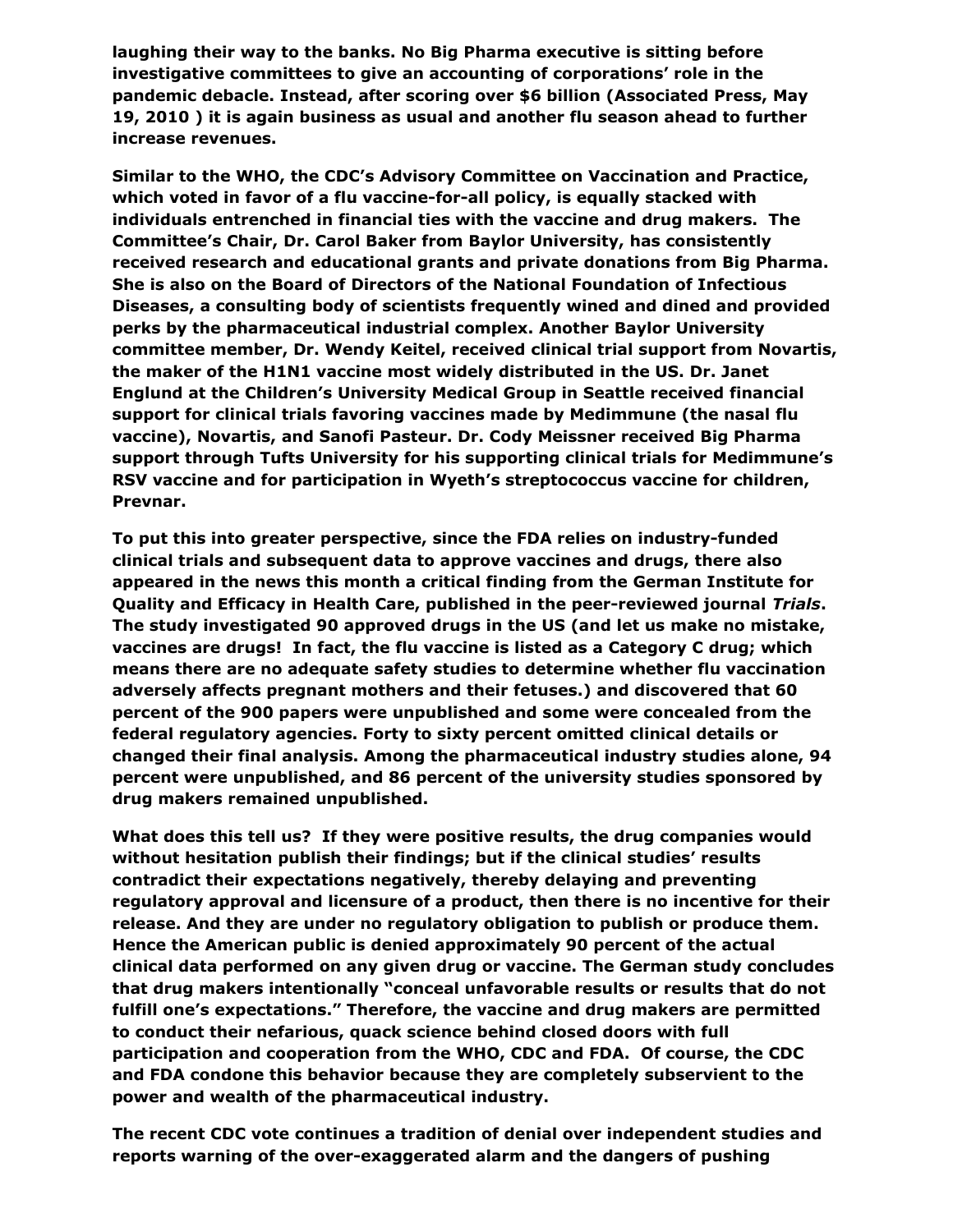**forward with an H1N1 vaccine that was not given sufficient time to prove its safety and efficacy. They even deny their own voices.**

**Dr. Anthony Morris is a distinguished virologist and a former Chief Vaccine Office at the FDA. His view about influenza vaccines summarizes their efficacy well. In Morris's opinion there is no evidence that any influenza vaccine thus far developed is effective in preventing or mitigating any attack of influenza,' Dr. Morris states, as a matter ofrecord, "The producers of these vaccines know they are worthless, but they go on selling them anyway."** 

**Canada's Vaccination Risk Awareness Network (VRAN) website is a community of physicians, researchers and vaccine researchers and journalists reporting on vaccines' flawed promises and pseudo-science. Among all vaccines, the flu vaccine is presented with "The Most Useless Vaccine Of-All-Time Award."** 

**Some of the most damning evidence about the efficacy of flu vaccines was reported in two studies performed by Dr. Tom Jefferson, head of the Vaccine Field Group at the prestigious independent Cochrane Database Group, published in** *The Lancet* **and the prestigious** *Cochrane Database Systems Review***. The first study was a systematic review of the effects of influenza vaccines in healthy children.[8] The other was a review of all the available published and unpublished safety evidence available regarding flu vaccines.[9] The authors of the study had also contacted the lead scientists or research groups for all the efficacy and safety trial studies under their review in order to gain access to additional unpublished trial studies the corporations may possess. The conclusions are shocking. The only safety study performed with an inactivated flu vaccine was conducted in 1976. Thirty-four years ago! And that single study enrolled only 35 children aged 12-28 months. Every other subsequent inactivated flu vaccine study enrolled children 3 years or older.** 

**Dr. Jefferson told Reuters, "Immunization of very young children is not lent support by our findings. We recorded no convincing evidence that vaccines can reduce mortality, [hospital] admissions, serious complications and community transmission of influenza. In young children below the age of 2, we could find no evidence that the vaccine was different from a placebo."[10] With respect to adults, in 64 studies involving 66,000 adults, Jefferson noted, "Vaccination of healthy adults only reduced risk of influenza by 6 percent and reduced the number of missed work days by less than one day. There was no change in the number of hospitalizations compared to the non-vaccinated."**

**And in another interview for the German magazine** *Der Spiegel* **on July 21, 2009, Jefferson seems to conclude his analysis of the H1N1 scare, "Sometimes you get the feeling that there is a whole industry almost waiting for a pandemic to occur. The WHO and public health officials, virologists and the pharmaceutical companies. They've built this machine around the impending pandemic. And there's a lot of money involved, and influence, and careers, and entire institutions! And all it took was one of these viruses to mutate to start the machine grinding."**

**Clearly there is no rationale for submitting the American population to a vaccine with higher risks of adverse effects than its record of efficacy in preventing flu infection. If the CDC's vote withstands and were to ever become the law in the land, we will witness one of the largest crimes ever inflicted upon the American public, solely for corporate gain. Aside from rampant adverse effects in children, many that will not appear until their later years due to the number of toxins**